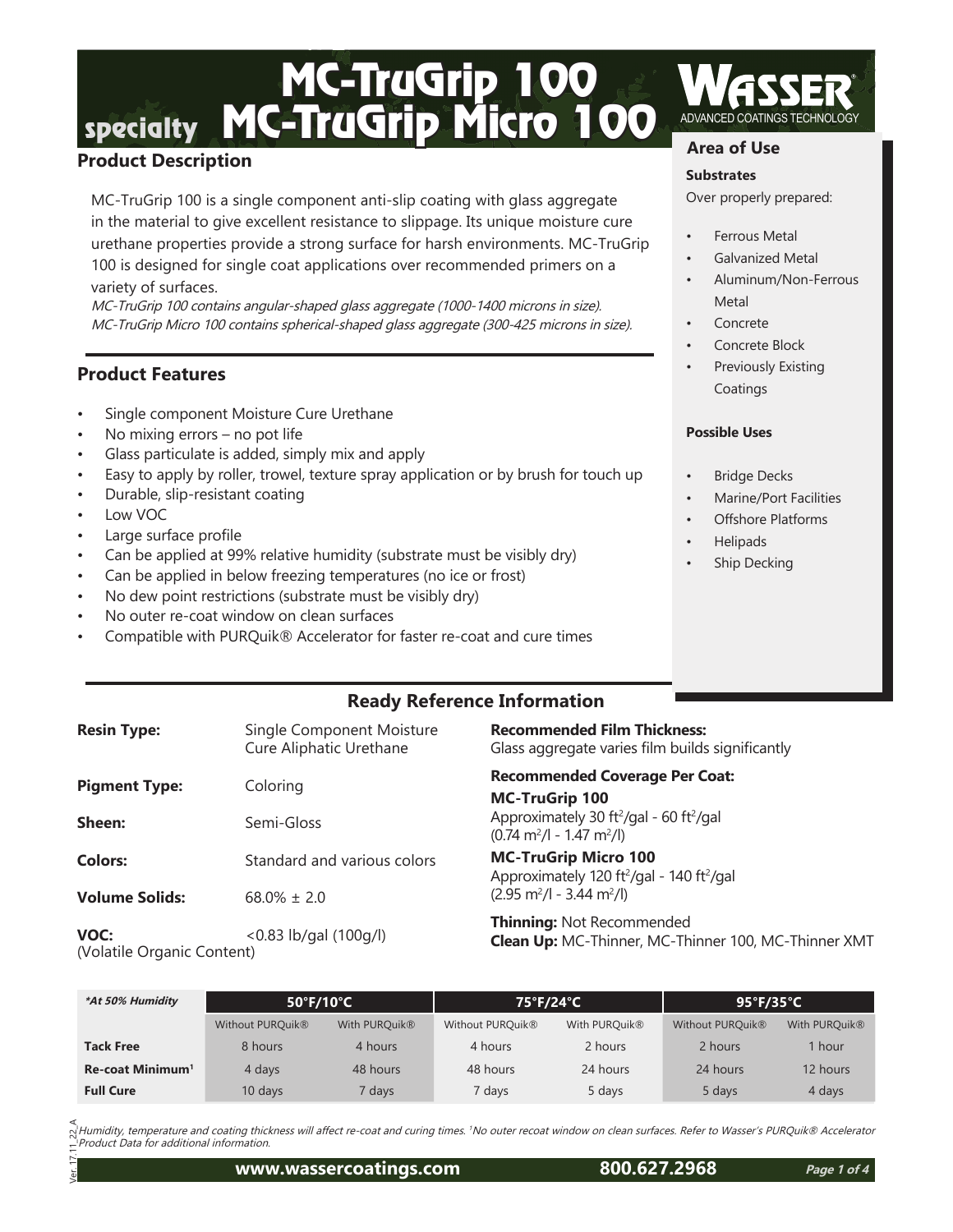# MC-TruGrip 100<br>
MC-TruGrip Micro 100 ADVANCED COATINGS TECHNOLOGY

#### **Recommended Systems**

#### **Ferrous Metals (Atmospheric/Severe Exposure):**

| 1st Coat: MC-Zinc 100<br>2nd Coat: MC-Ferrox B 100<br>3rd Coat: MC-TruGrip 100<br>or MC-TruGrip Micro 100    | 3.0-5.0 mils DFT<br>3.0-5.0 mils DFT |
|--------------------------------------------------------------------------------------------------------------|--------------------------------------|
| 1st Coat: MC-Miozinc 100<br>2nd Coat: MC-Ferrox B 100<br>3rd Coat: MC-TruGrip 100<br>or MC-TruGrip Micro 100 | 3.0-5.0 mils DFT<br>3.0-5.0 mils DFT |
| 1st Coat: MC-Zinc 100                                                                                        | 3.0-5.0 mils DFT                     |

2nd Coat: MC-Tar 100 5.0-7.0 mils DFT 3rd Coat: MC-TruGrip 100 or MC-TruGrip Micro 100

#### **Ferrous Metals (Overcoat):**

| 1st Coat: MC-Miozinc 100 (Spot Prime) | 3.0-5.0 mils DFT |  |
|---------------------------------------|------------------|--|
| 2nd Coat: MC-Ferrox B 100             | 3.0-5.0 mils DFT |  |
| 3rd Coat: MC-TruGrip 100              |                  |  |
| or MC-TruGrip Micro 100               |                  |  |
|                                       |                  |  |
| 1st Coat: MC-Miozinc100 (Spot Prime)  | 3.0-5.0 mils DFT |  |

2nd Coat: MC-Miomastic 100 3.0-5.0 mils DFT 3rd Coat: MC-TruGrip 100 or MC-TruGrip Micro 100

#### **Aluminum/Non-Ferrous Metals/ Galvanized Metal:**

| 1st Coat: MC-Universal 100<br>2nd Coat: MC-TruGrip 100<br>or MC-TruGrip Micro 100 | 3.0-4.0 mils DFT |
|-----------------------------------------------------------------------------------|------------------|
| 1st Coat: MC-Ferrox B 100<br>2nd Coat: MC-TruGrip 100<br>or MC-TruGrip Micro 100  | 3.0-5.0 mils DFT |
|                                                                                   |                  |

#### **Concrete1 (Interior/Exterior):**

1st Coat: MC-Universal 100 3.0-4.0 mils DFT 2nd Coat: MC-TruGrip 100 or MC-TruGrip Micro 100

<sup>1</sup>Prime coat for concrete may be reduced up to 25% to facilitate coating penetration. Subsequent coating applications may be reduced as necessary up to 10%. Thin in accordance with local and federal regulations.

#### **Do not use Purquik Accelerator when priming concrete**

\*Other Systems are available. Contact your Wasser Representative to answer any questions.

**www.wassercoatings.com 800.627.2968**

#### **Compatible Coatings**

 **Primers:** MC-Zinc 100 MC-Miozinc 100 MC-Prepbond 100 MC-Universal100 MC-Ferrox B 100 MC-Tar 100

#### **Topcoats:**

MC-Luster 100 MC-Shieldcoat MC-Ferrox A 100 MC-Tar 100 MC-BallastCoat 100

#### **Surface Preparation**

#### **Ferrous Metal**

Use SSPC-SP1 solvent cleaning to remove contaminants prior to employing surface preparation methods. Prepare surfaces for non-immersion or atmospheric service projects to SSPC-SP6/NACE No. 3 Commercial Blast Clean finish. For minimum surface preparation use conscientious power tool cleaning methods in accordance with SSPC-SP3 to remove corrosion and loose or failing paint (feather edges of sound, existing paint back to a firm edge). For immersion or severe service, apply over a Wasser recommended primer. Refer to Primer Product Data for surface preparation information. Not recommended direct to metal in immersion.

Blast cleaning methods should produce a surface profile of 1.0 -2.0 mils (25-51 µm).

#### **Aluminum/Galvanized/Non-Ferrous Metals**

Prepare surfaces using SSPC-SP1 Solvent Cleaning and SSPC-SP12/NACE No. 5 Low Pressure Water Cleaning methods to remove surface contamination. Supplement weathered galvanized surface preparation with SSPC-SP2 and 3 Hand and Power Tool cleaning to remove excessive corrosion and impart surface profile on bare metal. Supplement new galvanized surface cleaning with SSPC-SP16 to impart surface profile and support mechanical adhesion.

#### **Concrete/Concrete Block**

The surface must be dry, free of surface contaminants, and in sound condition. Grease, and oil should be removed by ASTM D4258-83 (Re-approved 1999) and release agents should be removed by ASTM D4259 - 88 (Re-approved 1999). Refer to SSPC-SP13/NACE No 6 mechanical or chemical surface preparation methods for preparing concrete to suitable cleanliness for intended service. Surface preparation methods should impart sufficient surface profile for mechanical adhesion to occur. Ensure surface is thoroughly rinsed and dry prior to coating application. Allow a minimum 7 - 14 days cure time for new concrete prior to preparation and application.

**Intermediates:** MC-Ferrox B 100 MC-Miomastic 100 MC-Universal 100

**Coating Accelerator** PURQuik<sup>®</sup> Accelerator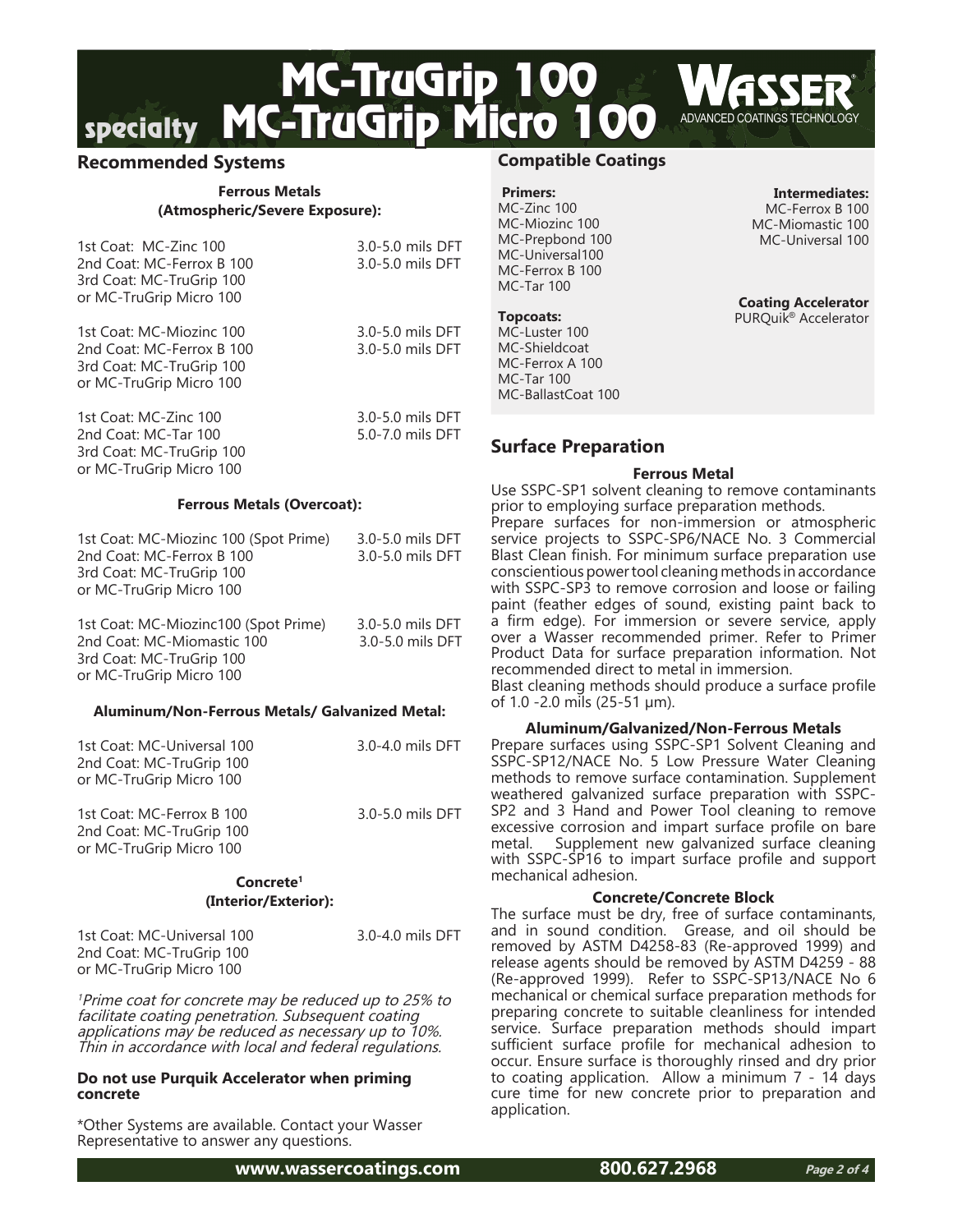

#### **Surface Preparation (con't)**

#### **Previously Existing Coatings**

Prepare surfaces using SSPC-SP12/NACE No. 5 Low Pressure Water Cleaning methods to remove surface contamination. Supplement SSPC-SP 12 LPWC with SSPC-SP1 Solvent Cleaning and SSPC-SP2 and 3 Hand and Power Tool clean areas of corrosion and loose or

flaking paint (feather edges of sound, existing paint back to a firm edge). Spot prime clean, bare metal with Wasser recommended primer for maximum system performance. Sand glossy surfaces to provide profile.

#### **Application Information**

MC-TruGrip 100 or MC-TruGrip Micro 100 can be applied using a roller, trowel, texture spray method or by brush for touch up. Follow proper mixing instructions before applying.

#### **Mixing:**

Material temperature must be 5° F above the dew point before opening and agitating. Use a power mixer to slowly and thoroughly incorporate aggregate prior to application. Use constant, slow agitation only as necessary to maintain aggregate dispersion. Apply a 3-6 oz solvent float over material to prevent moisture intrusion and cover pail.

#### **Brush/Trowel:**

Brush: Natural or synthetic short hair, stiff bristle Trowel: Flexible plastic

#### **Texture Spray:**

Use minimum atomizing air pressure. Use constant, slow agitation only as necessary.

Reduction: Not Recommended. Consult Wasser for spray application recommendations in ambient and surface temperature above 90°F.

#### **Reduction:** Not Recommended.

#### **Clean up:**

MC-Thinner, MC-Thinner 100. If Wasser thinners are not available, use MEK, MIBK, Xylene, a 50:50 blend of Xylene and MEK or MIBK, or acetone for clean up only. Do not add unauthorized solvents to a Wasser coating.

#### **Application Conditions**

**Temperature:** 20°-100°F (-8°-38°C) This temperature range should be achieved for ambient, surface and material temperature. Substrate must be visibly dry. MC-Thinner 100 is recommended for spray application in temperatures above 90°F.

**Relative Humidity:** 6% - 99%. **Coating Accelerator:** PURQuik® Accelerator. See

Wasser's PURQuik® Accelerator Product Data for information.

**Storage:** Store off the ground in a dry, protected area in temperature between 40°-100ºF (4°-38ºC). MCU containers must be kept sealed when not in use. Use a solvent float to reseal partial containers.

#### **Anti-Slip Protection**

A coating solution with all of the great characteristics of Wasser's single component, proprietary urethane technology pre-mixed with glass aggregate for anti-slip protection. It offers a large surface profile and aliphatic resin top-coat protection.



\*System shown: MC-Miozinc/ MC-Ferrox B/MC-TruGrip 100



\*System shown: MC-Miozinc/MC-Ferrox B/ MC-TruGrip 100

#### **MC-TruGrip 100/MC-TruGrip Micro 100**

Provides a coating of form and function that has reliable, anti-slip properties, the durability of a urethane and moisture cure coating's flexible application parameters.

Another Wasser solution designed for protecting traffic areas in demanding environments.



**www.wassercoatings.com 800.627.2968**

**Page 3 of 4**